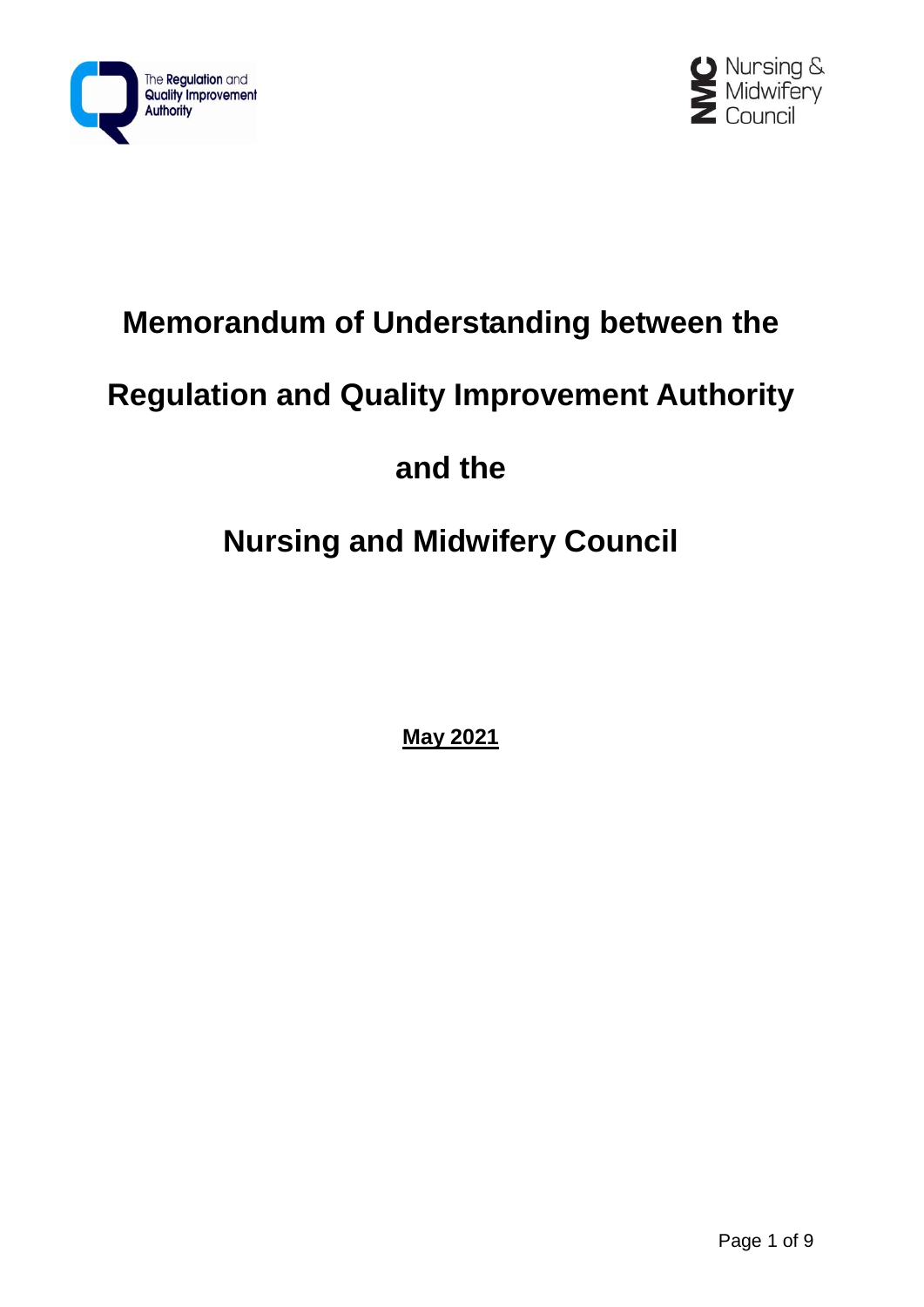#### **Memorandum of Understanding between the Regulation and Quality Improvement Authority and the Nursing and Midwifery Council**

## **Introduction**

- 1. The purpose of this Memorandum of Understanding (MoU) is to set out a framework to support the working relationship between the **Regulation and Quality Improvement Authority (RQIA)** and **the Nursing and Midwifery Council (NMC)**.
- 2. The working relationship between the RQIA and NMC is an important element of an effective regulatory system for health and social care in Northern Ireland.
- 3. RQIA is the regulator of health and social care in Northern Ireland. The NMC is the independent regulator for nurses and midwives in the UK and nursing associates in England. The responsibilities and functions of the RQIA and NMC are set out at Annexe A.
- 4. This MoU does not override the statutory responsibilities and functions of the RQIA or NMC and is not enforceable in law. However, the RQIA and NMC are committed to working in ways that are consistent with the contents of this MoU.

## **Principles of cooperation**

- 5. The RQIA and NMC intend that their working relationship will be characterised by the following principles:
	- The need to make decisions which promote people's safety and high quality health and social care.
	- The need to build and maintain public and professional trust and confidence in the two organisations;
	- Openness and transparency between the two organisations, as to when cooperation is and is not considered necessary or appropriate;
	- The need to use resources effectively and efficiently;
	- A commitment to address any identified overlaps or gaps in the regulatory framework and responsibilities.
	- Respect for each organisation's independent status:
- 6. The RQIA and NMC are also committed to a regulatory system for health and social care in Northern Ireland, which is transparent, accountable, proportionate, consistent, and targeted - the principles of better regulation.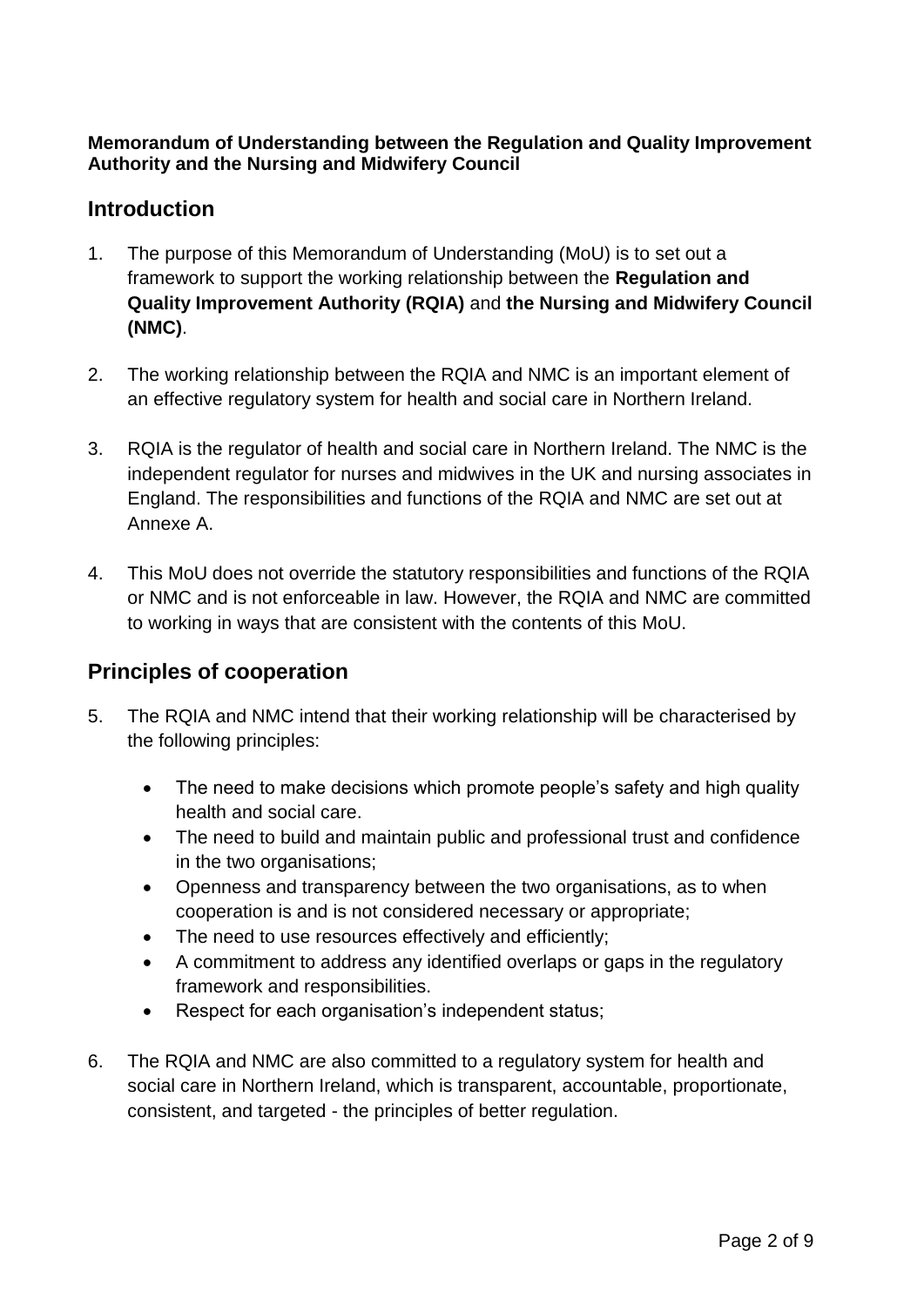## **Areas of cooperation**

7. The working relationship between the RQIA and NMC involves cooperation in the areas detailed in paragraphs 7-21. Named MoU leads for each organisation are identified at Annexe B.

### **Cross-referral of concerns**

- 8. Where the RQIA or NMC encounters a concern which it believes falls within the remit of the other organisation, they will at the earliest opportunity convey the concern and relevant information to a named individual with relevant responsibility at the other organisation. Named leads are identified in Annexe B. The referring organisation will not wait until its own investigation has concluded.
- 9. In particular, RQIA may refer to the NMC:
	- Any concerns and relevant information about a nurse or midwife which may call into question their fitness to practise.
	- Any concerns and relevant information about a healthcare organisation or a part of that organisation which may call into question its suitability as a learning environment for nursing and midwifery students.
	- Any concerns and relevant information relating to the general delivery of nursing and midwifery care at a health or social care organisation which may call into question issues of nursing or midwifery leadership.
	- Any information about an individual purporting to be a nurse or a midwife where RQIA has reason to believe that the person is not on the NMC register.
	- Any thematic issues about nurses and midwives that could be addressed through setting professional standards.
- 10. In particular, the NMC may refer to RQIA:
	- Any concerns and relevant information which may be useful intelligence about a healthcare or social care organisation or regulated service, in which nurses or midwives practise.
	- Any concerns and relevant information which may be useful intelligence about a healthcare or social care organisation where student nurses or midwives are trained which may call into question the quality and services it provides or its registration with the RQIA.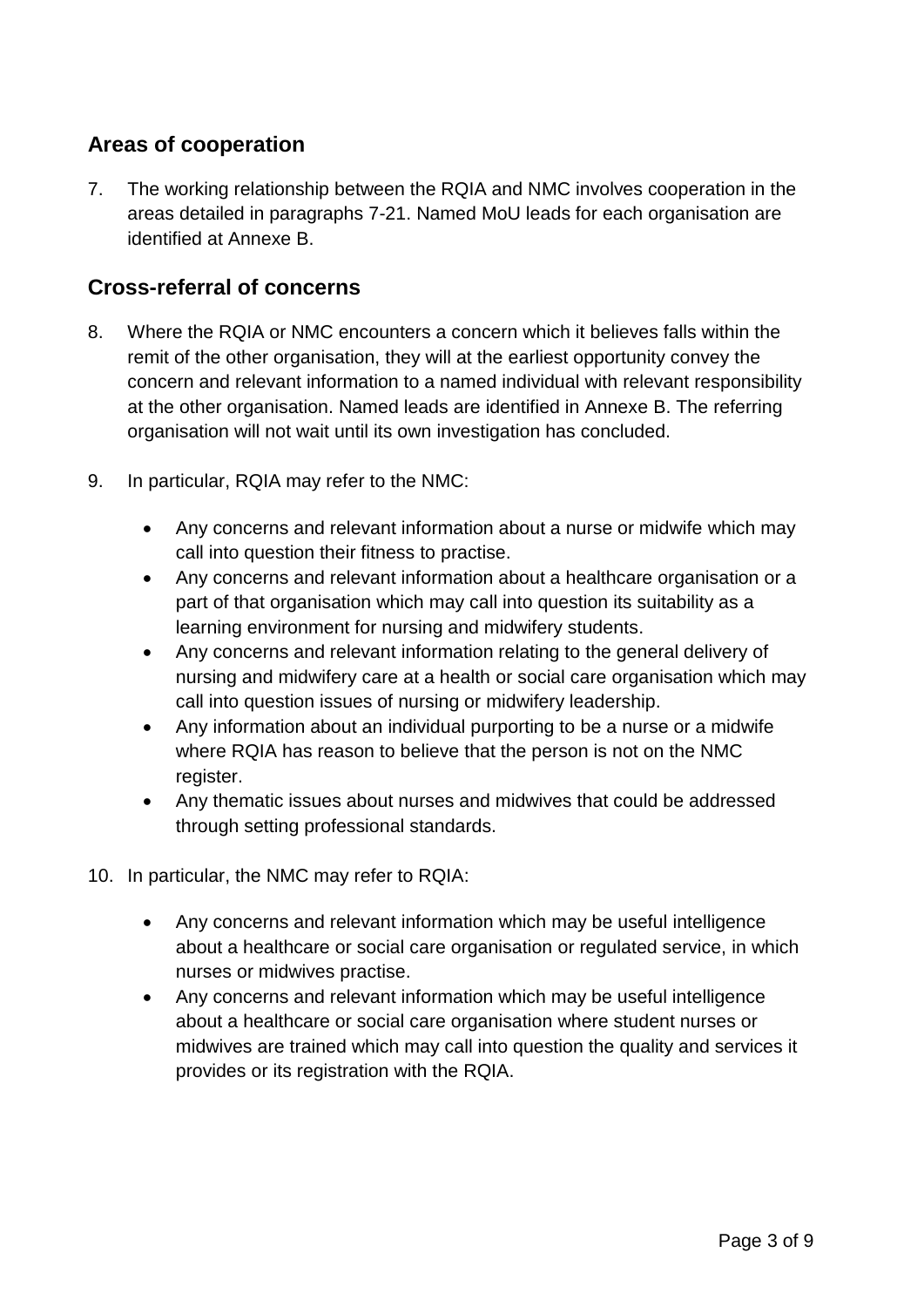## **Exchange of information**

- 11. Cooperation between the RQIA and NMC will often require the exchange of information. All exchanges of information will be lawful, proportionate and shared in confidence with the named contact in the other organisation at the earliest possible opportunity.
- 12. All arrangements for collaboration and exchange of information set out in this MoU and any supplementary agreements will take account of and comply with the Data Protection Act 2018, UK General Data Protection Regulation, the Freedom of Information Act 2000 and any RQIA and NMC codes of practice, frameworks or other policies relating to confidential personal information.
- 13. Exchange of information will be expected, but not limited, to cases:
	- outlined in paragraphs 9 and 10 in this MoU
	- a resolution to a concern would benefit from a coordinated multi-agency response.
- 14. Both the RQIA and NMC are subject to the Freedom of Information Act 2000. If one organisation receives a request for information that originated from the other, the receiving organisation will make the other aware before responding.

### **Media and publication**

- 15. RQIA and the NMC will endeavour to give each other at least 24 hours warning of, and sufficient information about, any planned public announcements on issues relevant to the other organisation, including the sharing of draft proposals and publications where specific concerns are identified. It is acknowledged that this may be challenging in some circumstances, such as where urgent enforcement is action required.
- 16. RQIA and the NMC respect confidentiality of any documents shared in advance of publication and will not act in any way that would cause the content of those documents to be made public ahead of the planned publication date.
- 17. RQIA and the NMC may work together, where appropriate, to produce joint statements or communications highlighting collaboration or activities relevant to both organisations where specific concerns are identified.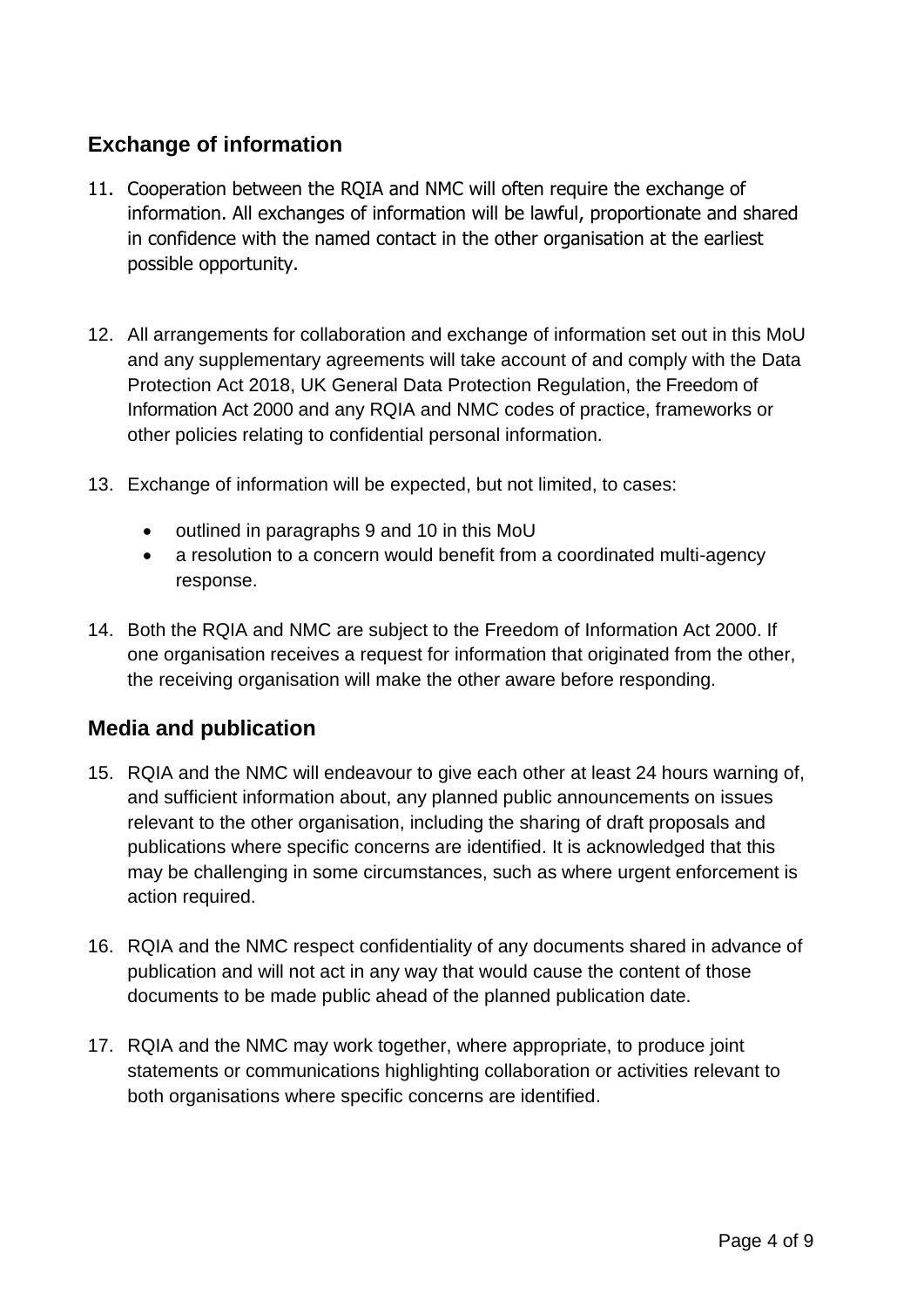### **Resolution of disagreement**

18. Any disagreement between RQIA and NMC will normally be resolved at working level. If this is not possible, it may be brought to the attention of the MoU leads identified at Annexe B who may then refer it upwards through those responsible, up to and including the Chief Executives of the two organisations who will then jointly be responsible for ensuring a mutually satisfactory resolution.

### **Duration and review of this MoU**

- 19. This MoU is not time-limited and will continue to have effect unless the principles described need to be altered or cease to be relevant. The MoU will be reviewed by the MOU managers annually but may be reviewed more urgently at any time at the request of either organisation. Changes to the MoU will however require both parties to agree, with the exception of contact details which may be changed unilaterally.
- 20. Both RQIA and the NMC are committed to exploring ways to develop increasingly more effective and efficient partnership working to promote quality and safety within their respective regulatory remits. The effectiveness of the working relationship between RQIA and the NMC will be supported by regular contact, either formally or informally. Meetings to discuss intelligence, policy and operational issues of interest to both organisations should take place between relevant colleagues at both organisations when appropriate.
- 21. Both organisations have identified a MoU manager at Annexe B and these will liaise as required to ensure this MoU is kept up to date and to identify any emerging issues in the working relationship between the two organisations.

Signed:

Tony Stevens **Interim Chief Executive Regulation and Quality Improvement Authority**

 $\overline{\phantom{a}}$   $\overline{\phantom{a}}$   $\overline{\phantom{a}}$ 

Andrea Sutcliffe CBE **Chief Executive and Registrar Nursing and Midwifery Council**

Date: 17 May 2021 Date: 25 June 2021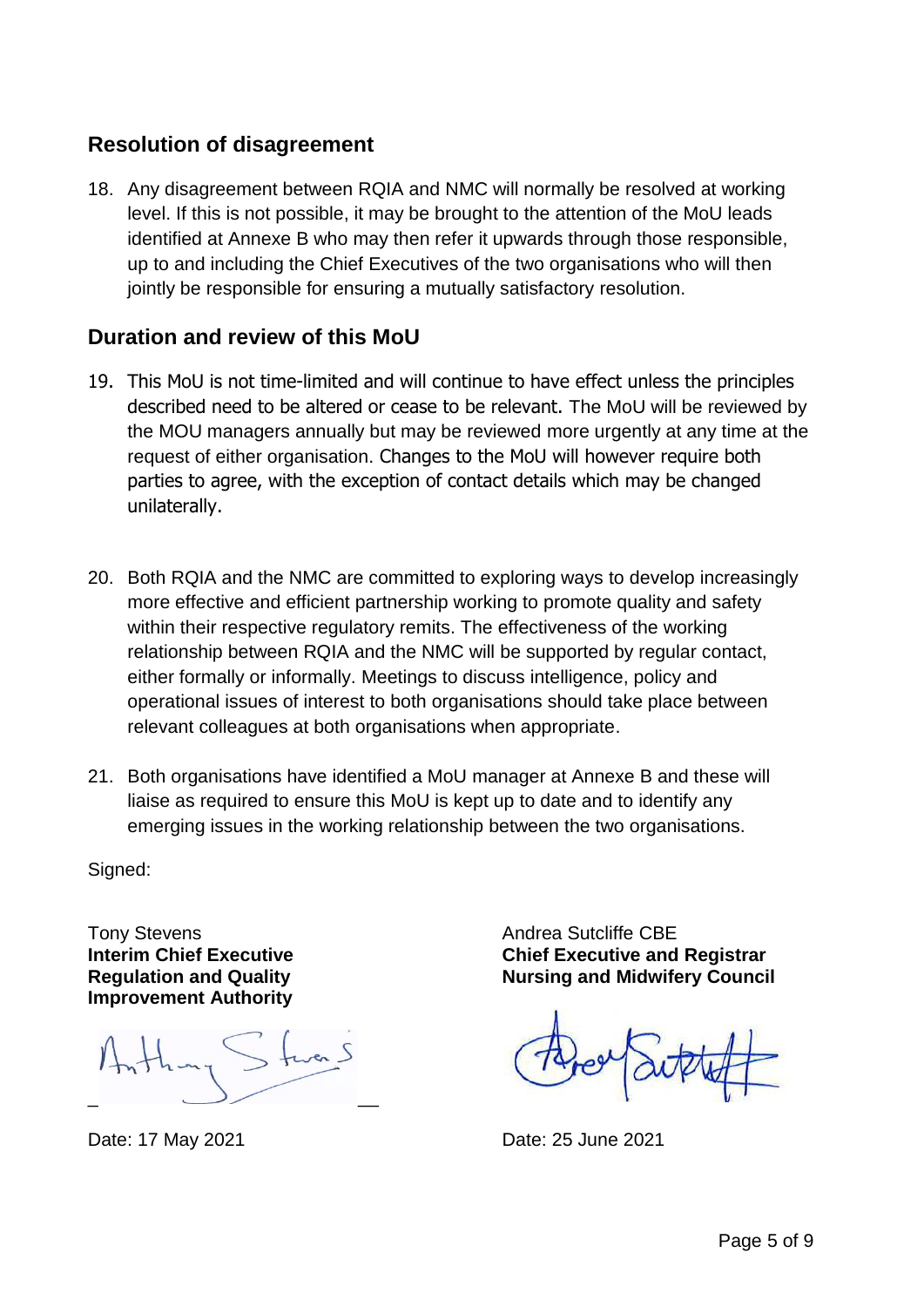## **Annex A: Responsibilities and functions**

1. The Regulation and Quality Improvement Authority (RQIA) and the Nursing and Midwifery Council (NMC) acknowledge the responsibilities and functions of each other and will take account of these when working together.

#### **Responsibilities and functions of RQIA**

#### 2. Regulation and Quality Improvement Authority

RQIA is an independent body established by the Department of Health and Social Services and Public Safety in April 2005, under the Health and Personal Social Services (Quality, Improvement and Regulation) Order (2003 NI).

- Under the provision of The Order (2003) the RQIA is required to keep the department informed about the provision, availability and quality or services; and also encourage improvement in the delivery of services.
- RQIA has powers to conduct reviews and carry out investigations/inspections into the management, provision, quality of or access to and availability of HSC services; including clinical and social care governance arrangements.
- Any person who carries on or manages an establishment or agency must make an application to RQIA to register. Once granted, RQIA issues a certificate of registration to the applicant. RQIA maintains a register of all approved establishments and Agencies.
- Under the Mental Health Order (1986 NI) and from 1 October 2019, the Mental Capacity Act, 2016, RQIA undertakes a range of responsibilities for people with a mental illness and those with a learning disability.
- RQIA is designated as a National Preventative Mechanism (NPM) under the Optional Protocol to the Convention against Torture and other Cruel, Inhumane or Degrading Treatment or Punishment (OPCAT); an international human rights treaty designed to strengthen protection for people deprived of their liberty. OPCAT requires NPMs to carry out visits to places of detention to monitor the treatment of and conditions for detainees and to make recommendations regarding the prevention of ill-treatment. All NPMs report to and work towards guidance and reports issued by the UN Subcommittee on Prevention of Torture and Other Cruel, Inhuman or Degrading treatment or Punishment.
- The RQIA has four core values that underpin their work. In all that they do they will be FAIR – fair and accountable, and act with integrity and respect. RQIA has adopted the regional health and social care values. They are:
	- o Working together
	- o Excellence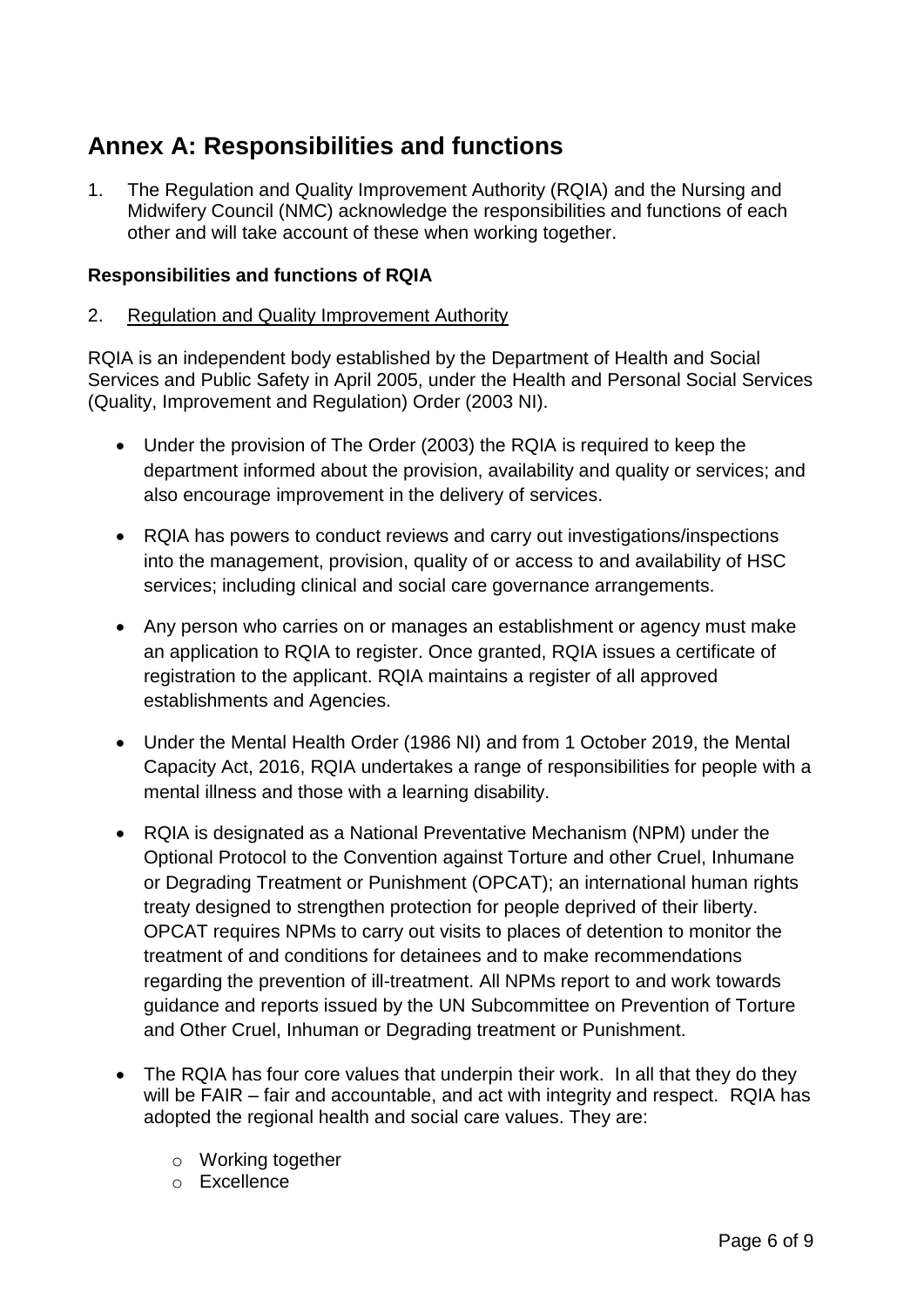- o Compassion
- o Openness and honesty

#### **Responsibilities and functions of the NMC**

- 4. The NMC's overarching objective is to protect the public. The responsibilities and functions of the NMC are set out primarily in the Nursing and Midwifery Order 2001.
- 5. The NMC's purpose is as follows:
	- Our vision is safe, effective and kind nursing and midwifery that improves everyone's health and wellbeing. As the professional regulator of almost 725,000 nursing and midwifery professionals, we have an important role to play in making this a reality.
	- Our core role is to **regulate**. First, we promote high professional standards for nurses and midwives across the UK, and nursing associates in England. Second, we maintain the register of professionals eligible to practise. Third, we investigate concerns about nurses, midwives and nursing associates – something that affects less than one percent of professionals each year. We believe in giving professionals the chance to address concerns, but we'll always take action when needed.
	- To regulate well, we **support** our professions and the public. We create resources and guidance that are useful throughout people's careers, helping them to deliver our standards in practice and address new challenges. We also support people involved in our investigations, and we're increasing our visibility so people feel engaged and empowered to shape our work.
	- Regulating and supporting our professions allows us to **influence** health and social care. We share intelligence from our regulatory activities and work with our partners to support workforce planning and sector-wide decision making. We use our voice to speak up for a healthy and inclusive working environment for our professions.
- 6. The NMC's values and behaviours:
	- Our values and behaviours will shape our culture, influencing the work we do and how we do it. Our values are important to us. They guide the way we behave, individually and together, and give us a firm foundation to promote excellence in nursing and midwifery for the benefit of the public.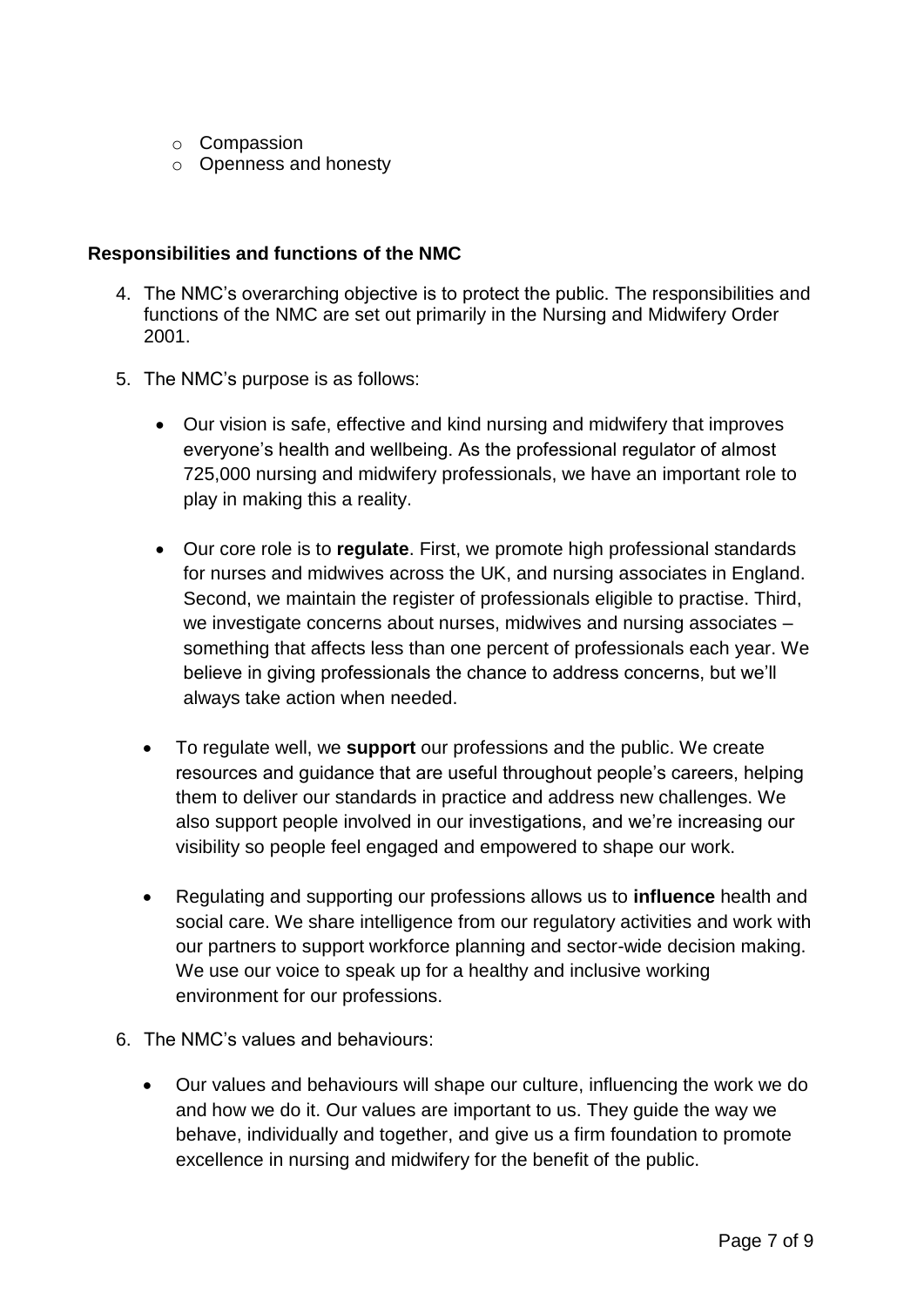Each value is crucial, but their real strength comes from how they work together.

#### **We're fair**

We treat everyone fairly. Fairness is at the heart of our role as a trusted, transparent regulator and employer.

#### **We're kind**

We act with kindness and in a way that values people, their insights, situations and experiences.

#### **We're ambitious**

We take pride in our work. We're open to new ways of working and always aim to do our best for the professionals on our register, the public we serve and each other.

#### **We're collaborative**

We value our relationships (both within and outside of the NMC) and recognise that we're at our best when we work well with others.